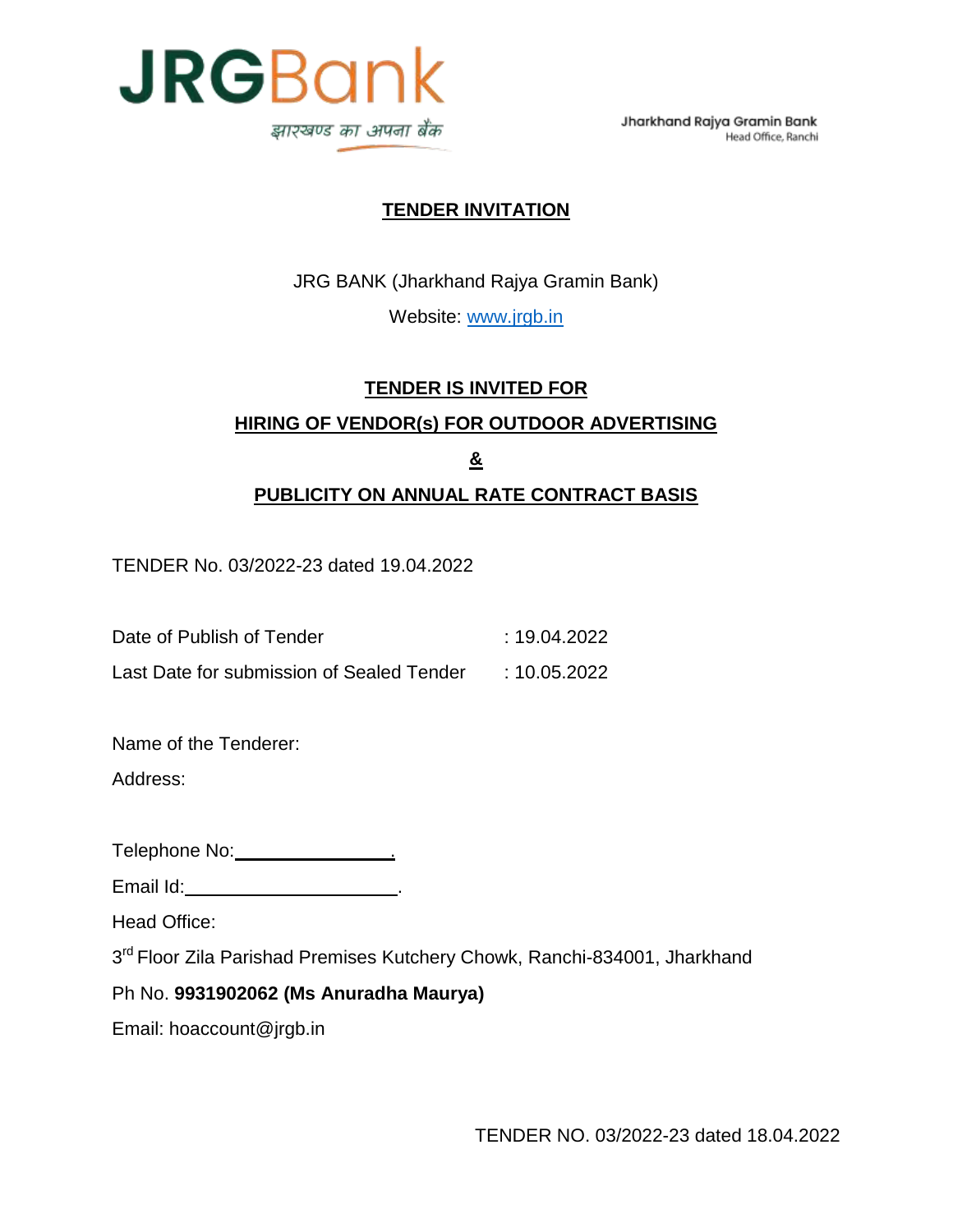# **BIDDING DOCUMENT**

#### HIRING OF VENDOR(s) FOR OUTDOOR ADVERTISING & PUBLICITY ON ANNUAL RATE CONTRACT BASIS

(COMPLETE BIDDING DOCUMENT)

Time schedule for tender process:

| Date of Request/Publication of Tender                         | 19.04.2022            |
|---------------------------------------------------------------|-----------------------|
| Last date for Receipt Tender in Sealed   10.05.2022 / 4.00 PM |                       |
| Envelope                                                      |                       |
| Date & Time of the Opening of Technical Bids                  | 11.05.2022 / 11.00 AM |
| Date & Time of the Opening of Financial Bids                  | 11.05.2022 / 04.00 PM |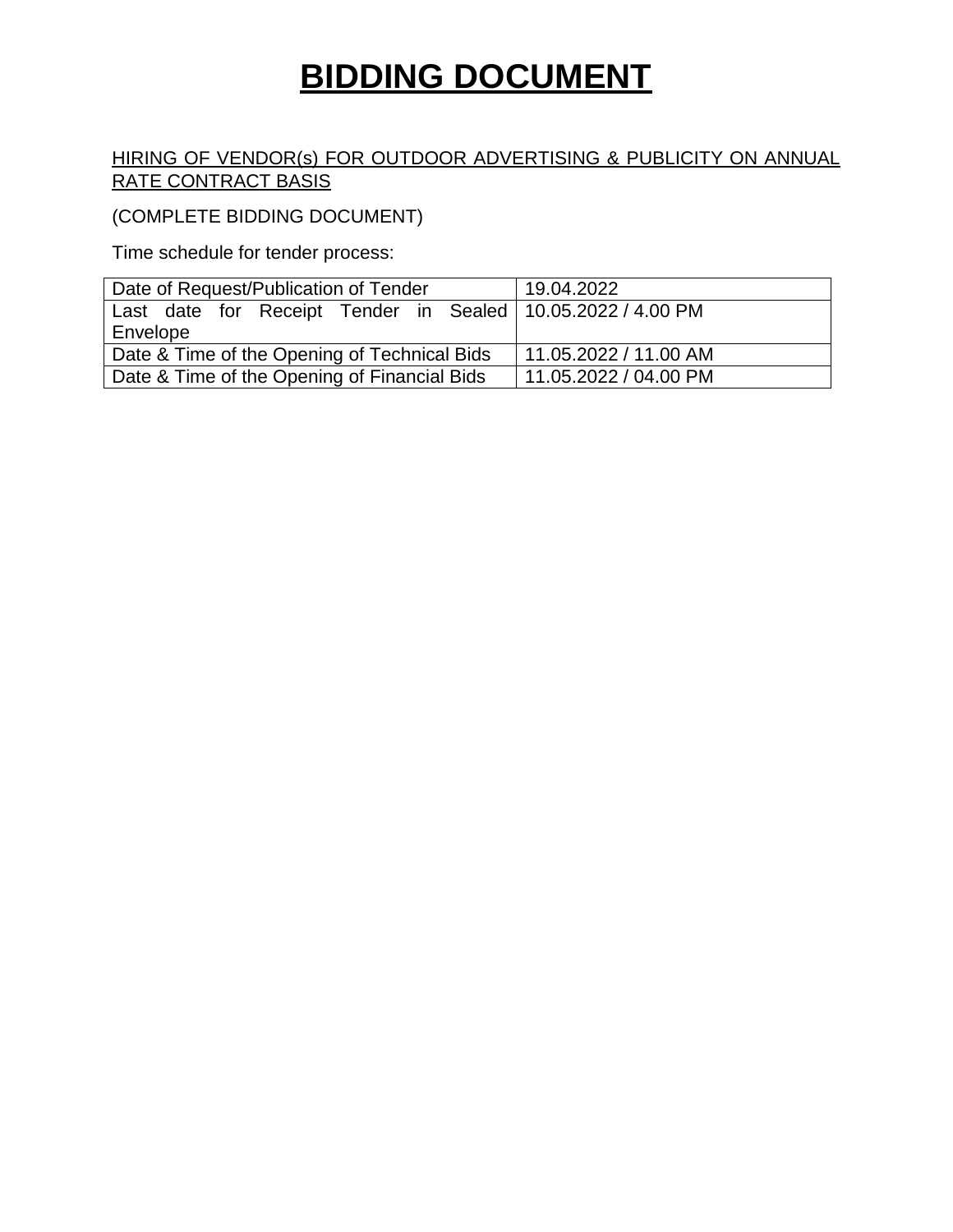# Section-1

# Notice Inviting Tender

# TENDER INVITATION DETAIL:

JRG BANK (Jharkhand Rajya Gramin Bank) hereby invites tender (in sealed envelope) under two bid system i.e. technical and financial bid from the manufacturers/suppliers for printing & supply of different types of advertisement materials on annual rate contract basis on F.O.R basis for delivery at different location in Jharkhand.

| SI <sub>No</sub> | Of<br>Name                                                                                                                                                                             | Annual | Unit | <b>Remarks</b>                                                                                                                                                                | <b>Delivery</b> |
|------------------|----------------------------------------------------------------------------------------------------------------------------------------------------------------------------------------|--------|------|-------------------------------------------------------------------------------------------------------------------------------------------------------------------------------|-----------------|
|                  | Item                                                                                                                                                                                   | Qty    |      |                                                                                                                                                                               | <b>Site</b>     |
|                  | <b>HIRING</b><br><b>OF</b><br>VENDOR(S)<br><b>FOR</b><br><b>OUTDOOR</b><br><b>ADVERTISING</b><br>& PUBLICITY<br>ANNUAL<br><b>ON</b><br><b>RATE</b><br><b>CONTRACT</b><br><b>BASIS.</b> |        |      | The rate quoted must   Different<br>be on F.O.R. at site   location in<br>inclusive<br>0f<br>basis<br>P&F, Insurance, Freight,<br>and all<br>GST<br>other<br>statutory duties | Jharkhand       |

The bid shall be submitted in two separate envelopes (under one main envelope) superscribing: "TENDER FOR HIRING OF VENDOR(s) FOR OUTDOOR ADVERTISING & PUBLICITY ON ANNUAL RATE CONTRACT BASIS".

Tender schedule is as follow:

| 1. Cost of document                  | $:$ Rs.1,000.00           |
|--------------------------------------|---------------------------|
| 2. Tender Start Date                 | : 18.04.2022              |
| 3. Tender submission End Date & Time | : $10.05.2022 / 05.00$ PM |
| 4. Technical Bid Opening Date & Time | : $11.05.2022 / 11.00$ AM |
| 5. Financial/Commercial Bid Opening  | : 11.05.2022 / 3.00 PM    |

Bid validity up to 120 days from the date of opening of Technical bid

All the tenders will be acceptable only in "Sealed Envelope" on or before the due date.

SEALED-TENDERS are invited in single stage two envelope system i.e Pre-Qualification/Technical Bid(Envelope-1) and Financial Bid (Envelope-2) as below:

#### **Envelope 1: Technical Bid**

The bidder should submit eligibility criteria, technical details as required in enclosed Annex-I in the Technical Bid Envelope.

#### **Envelope 2: Commercial Bid**

The bidder should quote the prices in Indian Rupees in price bid format enclosed as Annex-II in the commercial Bid Envelope.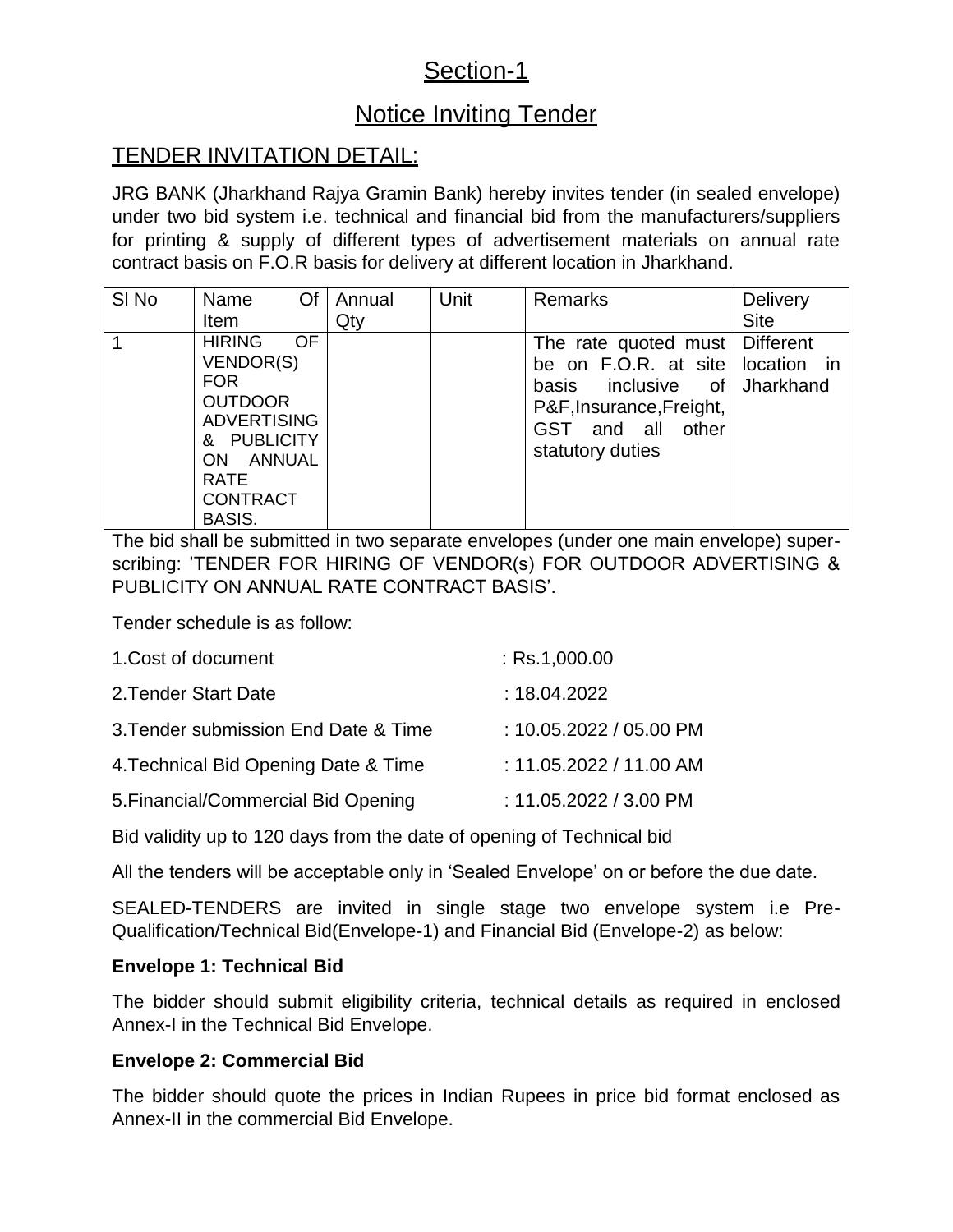The Sealed Tender (comprising Envelope 1 & Envelope 2) under one main envelope super scribing "Tender for Hiring of Vendor(s) for Outdoor Advertising & Publicity on Annul Rate Contract Basis"" to be submitted at below address:

#### **3 rd Floor, Zila Parishad Premises,**

#### **Kutchery Chowk, Ranchi-834001, Jharkhand**

The technical bids will be opened on the **11.05.2022** @ **11.00 AM** and evaluated by the Purchase Committee of JRG Bank. At the second stage, Financial Bids of technically qualified Bidders only will be opened at a subsequent date to be intimated in advance to such eligible bidders.

General Manager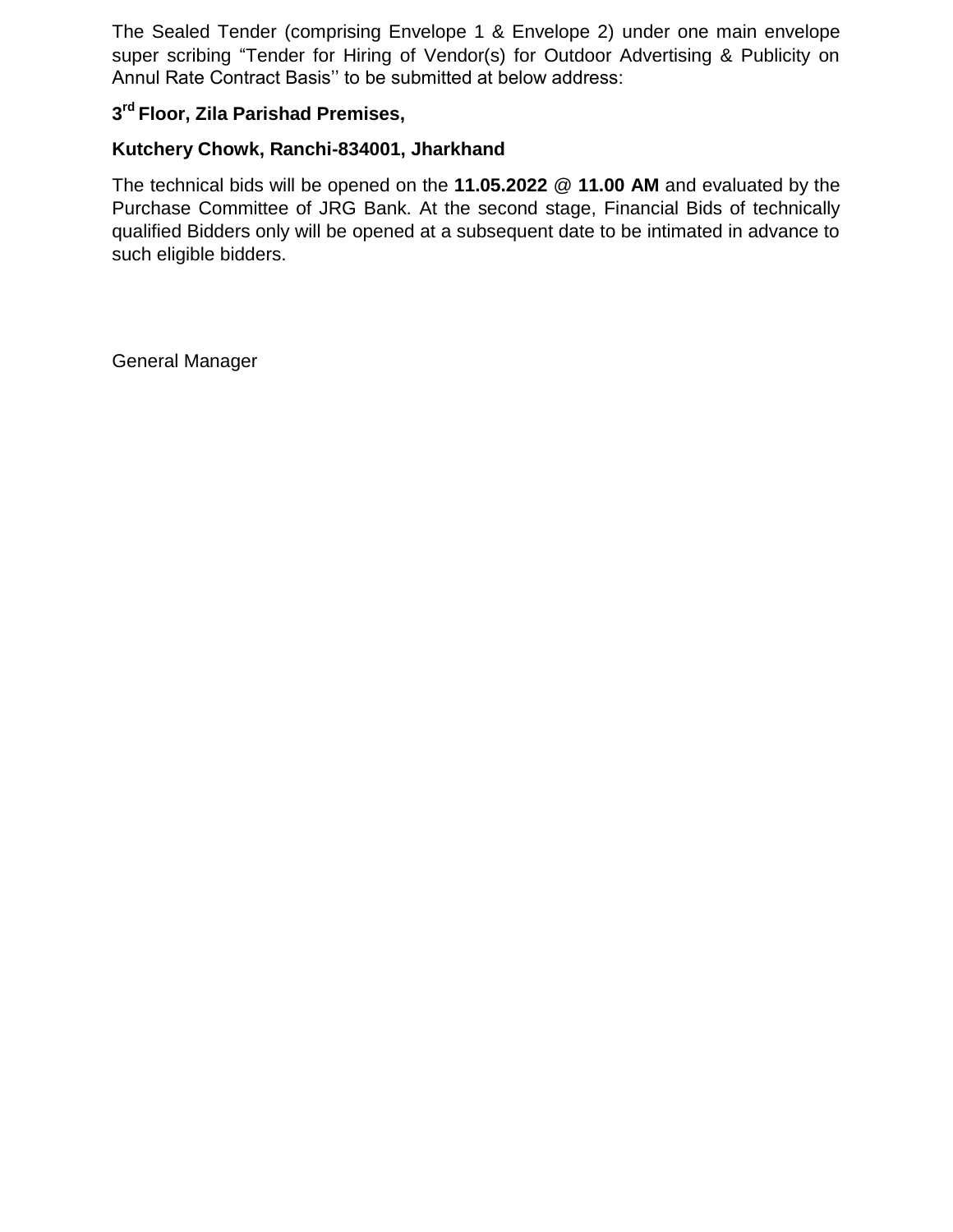# **Section-2**

## General Notice

### **1. Eligibility / Pre-Qualification Conditions:**

1.1 The bidder should be a Private/Public Ltd Company registered under the Companies" Act, 1956/2013 or a firm or a sole proprietorship firm.

1.2 The Company/Firm should have experience in similar field for more than 03 years as on the date of tender and must have a dedicated office with all required services and machineries to undertake such works. The Company which have the Work Orders/Invoices/Agreements directly from government /State Government/Semi Government/PSUs/Departments/Chambers of Industry Association /Private Companies in its own name, pertinent to the 'Eligible Assignments' as below, shall only be considered for this purpose.

1.3 The Agency should have a single client in Central/State/PSU/Autonomous, in the last three years, where the billing is 10.00 lacs or more per year per annum. Certificate, etc.to be attached.

1.4 The Bidder shall have undertaken 05 (five) similar nature of outdoor advertising orders where the orders should be of minimum order value of Rs.10 Lac each or more. Subcontracted or sublet jobs on their names will not be considered towards eligibility.

1.5 The concerned suppliers/company whose product has been declared as of spurious or adulterated quality and any criminal case is filed and pending in any court shall not be eligible to participate for that particular product, in the Bid. Similarly convicted firm/company shall also not be eligible to participate in the Bid.

1.6 The Traders/processors/suppliers should have valid trade license, GST registration issued by the concerned authorities.

1.7 Copy of the Pan Card number.

1.8 Copy of Income Tax Returns for three previous years for income tax purpose.

1.9 Copy of TDS certificate issued by the client to substantiate the claim for value of works executed in the private sector.

1.10 Copy of form 26 AS for the last three Financial years.

All the supporting documents in this regard to be submitted along with the physical bid document.

### **2**. **Scope of works:-**

 2.1 The hoarding/Banners/Other Publicity Materials must be prepared as per the creative"s provided by the JRG Bank. The data in this regard shall be provided by the Tender Inviting Authority to the selected bidder. The samples will be approved by the Tender Inviting Authority.

 2.2 The hoardings/Banners/Other Publicity Material must be in the languages of Hindi, English after acquiring appropriate approval from the Tender Inviting Authority.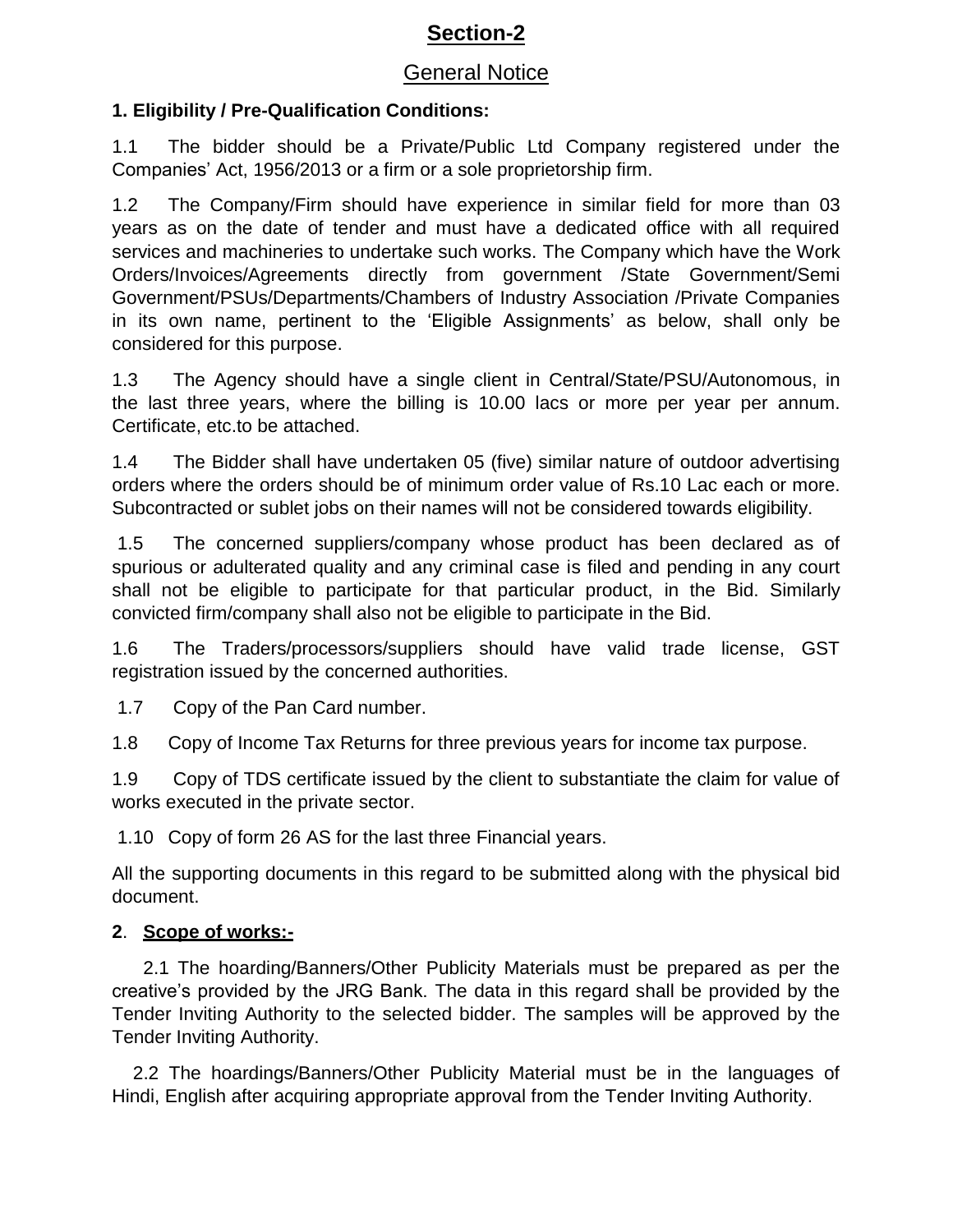2.3 Evidence of the hoarding/Banners/Other Publicity Materials (installed at the allotted locations) in the form of photograph and video of location along with the date of installation to be submitted immediately after the installation is done.

 2.4 The bidder shall ensure that in no circumstances any hoarding/Banners/Other publicity Materials or cut-out shall fall/break.

#### **3. Rates and Quotes**

The rates quoted shall be inclusive of all taxes and duties as applicable as per the law. The quoted rates shall be firm and shall not be subject to any change whatsoever.

#### 4. **Tender Evaluation**

The technical bids will be opened and evaluated by the Purchase Committee of JRG Bank. At the second stage, Financial Bids of technically qualified Bidders only will be opened at a subsequent date to be intimated in advance to such eligible bidders.

#### 5. **Errors and Omissions**

Tenders should notify to JRG Bank of any error, fault, omission, or discrepancy found in this tender document but not later than five working days prior to the due date for submission of tender.

#### **ACCEPTANCE OF TERMS**

A tender will, by responding to JRG Bank tender document, be deemed to have accepted the terms as stated in this document.

#### **Scrutiny of Tenders:**

#### **Unresponsive bids:**

The tenders will be scrutinized before further evaluation to determine whether they are complete and meet the essential and important requirements, conditions etc as prescribed in the Tender Document. The tender received, are liable to be treated as non-responsive and will be summarily ignored, if following documents are not attached along with the bid.

 I. Tender form(Annexure) not duly signed and stamped (i.e all the terms & conditions of tender document are acceptable.)

II. Tender is unsigned and incomplete in any aspect.

III. Tender validity is shorter than the required period.

#### 6.**Tender Validity:-**

The tenders shall remain valid for acceptance for a period of 120 days (one hundred twenty days) after the date of tender opening prescribed in the Tender Document.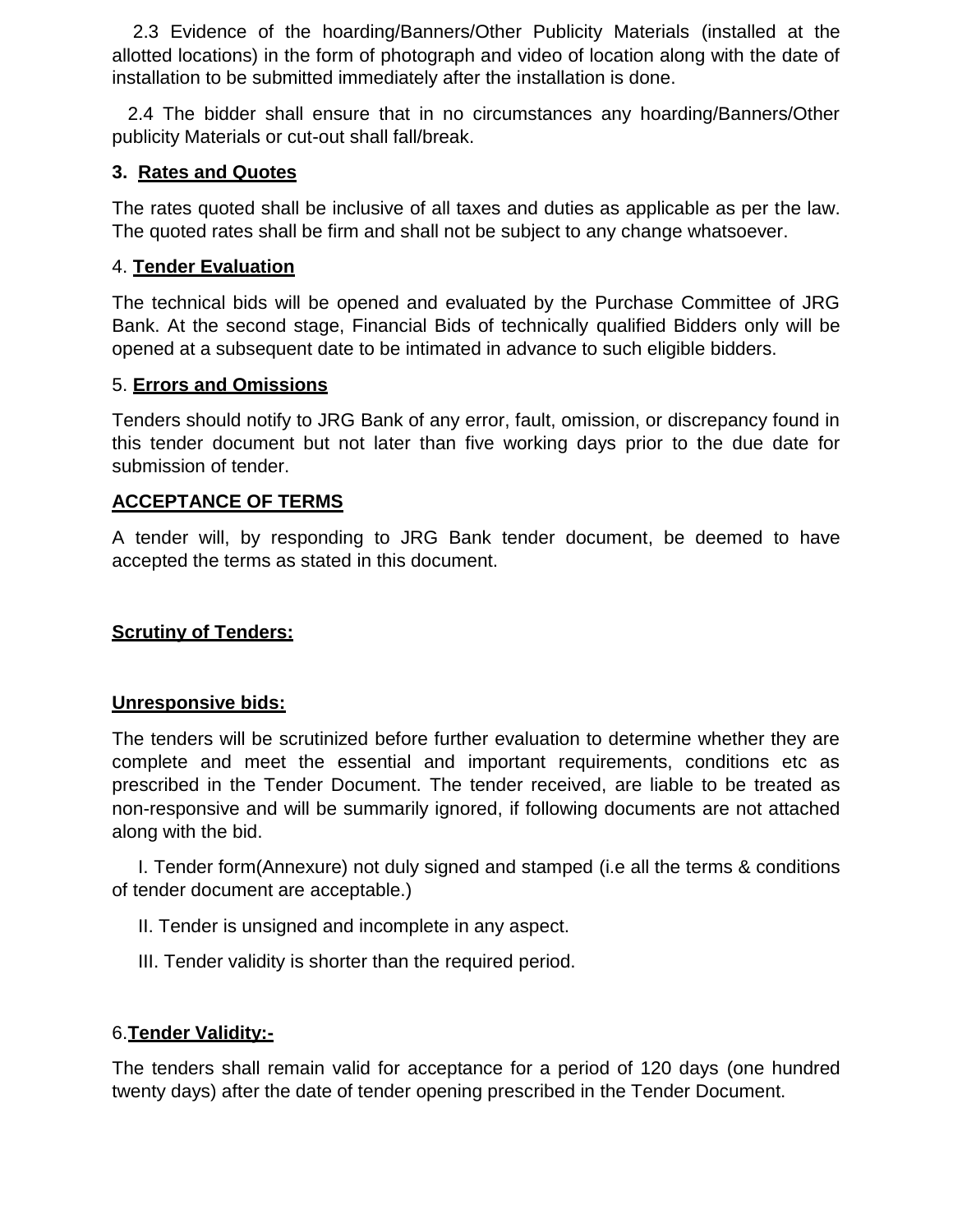#### 7.**Award of work:-**

Award of work against the tender is at the sole discretion of the Tender Inviting Authority. Proposal of the successful tenderer would form the basis for future negotiations and lead to issuing of a work order.

General Manager

**Section -3**

**Tender Form**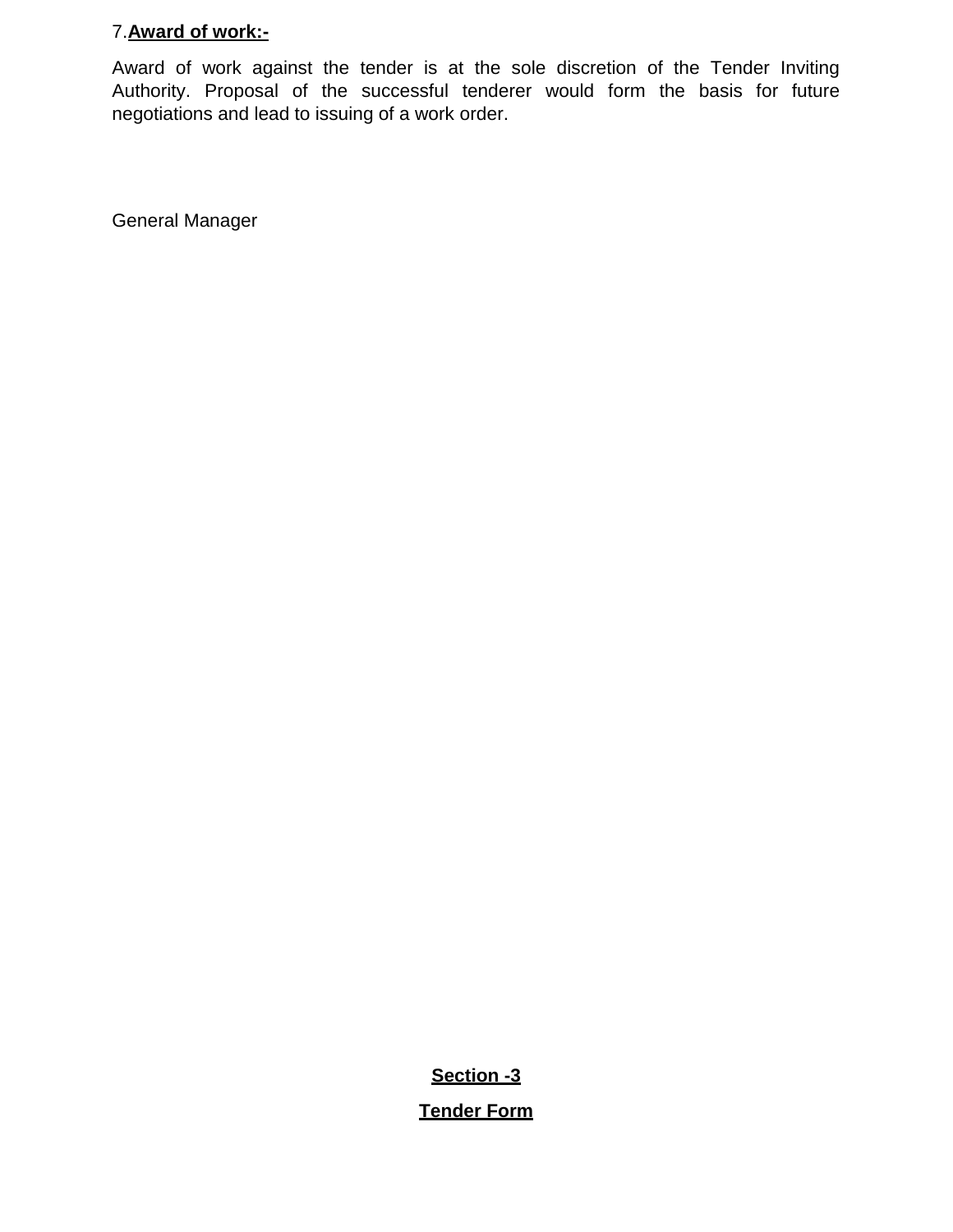(For all the terms & conditions of tender document are acceptable to tenderer)

To,

General Manager, JRG Bank Head Office, 3<sup>rd</sup> Floor, Zila Parishad Premises, Kutchery Chowk, Ranchi-834001,Jharkhand

Ref No. **Dated** 

I/We the undersigned have examined the above mentioned tender document, including amendment/corrigendum No. dated (if any), the receipt of which is hereby confirmed. we now offer to supply and deliver the goods and services in conformity with your above referred document.

If our tender is accepted, we undertake to supply the goods and perform the services (Installation & commissioning etc.) as mentioned in tender document with the delivery schedule specified in the "List of Requirements" of tender document.

I/We further confirm that, if purchase order placed with us, we shall provide you with a performance security of required amount in an acceptable form for due performance of the contract.

I/We agree to keep our tender valid for acceptance as required in tender document or for subsequently extended period, if any, agreed to by us. I/We also accordingly confirm to abide by this tender up to the aforesaid period and this tender may be accepted any time before the expiry of the aforesaid period. I/We further confirm that, until a formal contract is executed, this tender read with your written acceptance thereof within the aforesaid period shall constitute a binding contract between us.

I/We further understand that you are not bound to accept the lowest or any tender you may receive against your above –referred tender enquiry.

We confirm that we do not stand deregistered /banned/blacklisted by any Govt. Authorities.

I/We confirm that we fully agree to the terms and conditions specified in above mentioned Tender document, including amendment /corrigendum etc. if any.

(Signature with date) (Name and Designation)

To be signed by the Proprietor/All partners of the Firm/Directors of the company under Its Common seal

### **Section-4**

### **Instructions to Tenderer**

Tender Contents: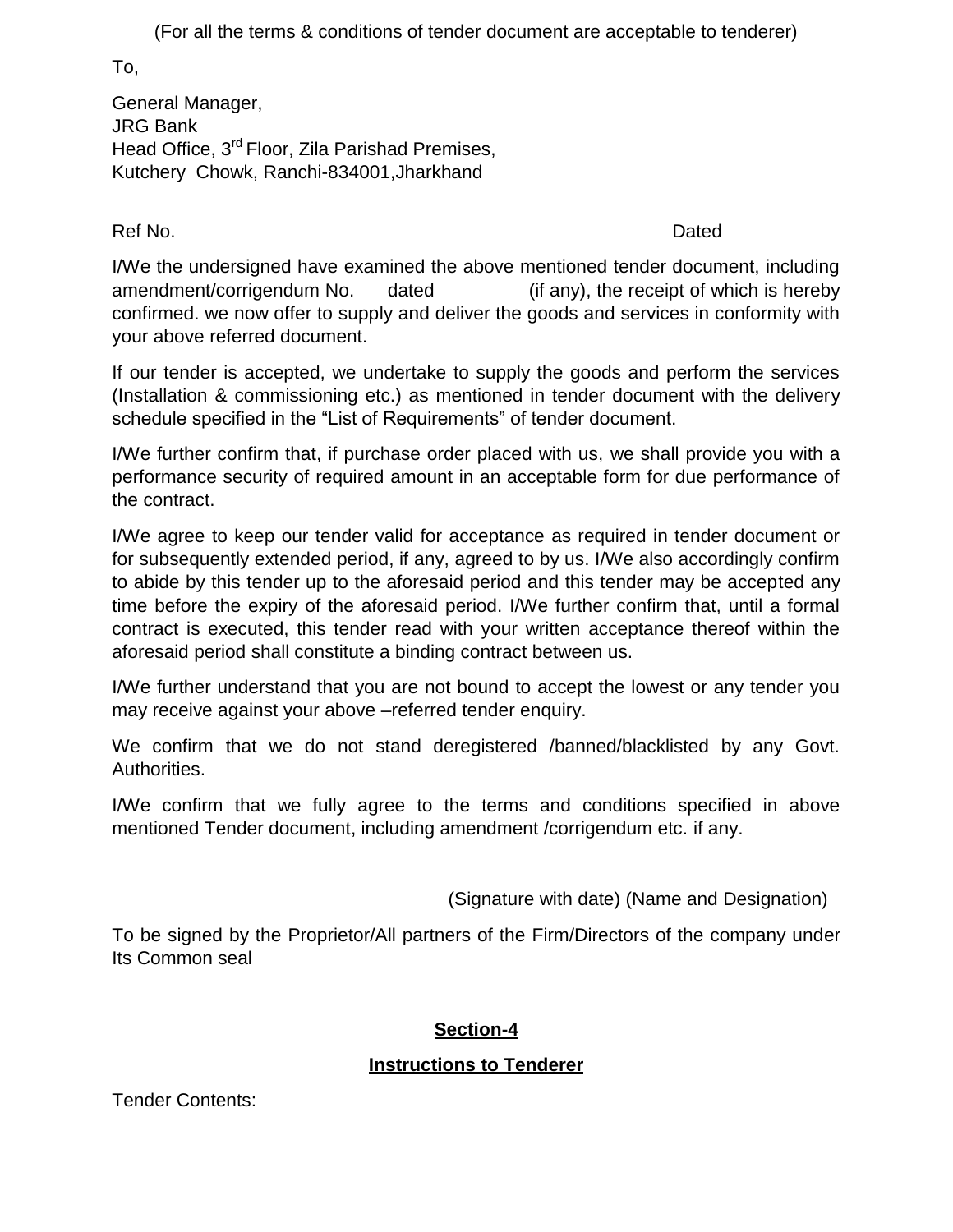1.The organization/Agency should have been a bonafide registered body having valid registration number.

2. The organization/Agency should have PAN/GST holder & up to date GST, Service Tax clearance certificate.

3.The undersigned will have no liability regarding transportation loading and unloading of materials and all the material shall be delivered/erected at JRG Bank or its specified location as and when communicated.

4.Rate quoted against this tender enquiry shall remain valid up to 12 months after acceptance of the rates. No request for increasing in rate, if any will be entertained during this period.

5. The tenderers shall have to deposit interest free Earnest Money Deposit of Rs.2,00,000 (Two lakh only) in the form of a crossed Demand Draft in favour of "Jharkhand Rajya Gramin Bank" payable at Ranchi while submitting the tender. Submission of earnest money by any mode other than specified above shall not be accepted and the related tender shall not be accepted and the related tender shall not be eligible for consideration.

6.Earnest money deposit of unsuccessful tenderers will be returned within 30 days from the date of finalization of tender. The earnest money deposit of the successful tenderer/s shall be converted into interest free security deposit, which shall be released on successful completion of the Annual Rate Contract.

7.Payment terms-within 30 days after receipt of material/ completion of work and submission of bills.

#### 8. **In case of delivery of material at variance from the terms of purchase order, JRG Bank reserve the right to take appropriate action.**

9.JRG Bank will not be responsible for any loss suffered due to increase or decreases in quantity and will not be responsible for any damages/loss during transportation and installation.

10.Validity of Rates: One year from the date of award, extendable on mutual agreement.

11.On receiving orders from JRG Bank, the supply of product at JRG Bank, Ranchi or any location specified by it shall be the responsibility of the supplier. The rejected material, if any, shall have to be lifted by the supplier at their own cost within a week time from the date of intimation from JRG Bank. JRG Bank shall not be responsible for any deterioration due to delayed lifting of the rejected material by the supplier.

12.JRG Bank reserves the right to accept or reject any or all the offers without assigning any reason thereof.

13.The supplier of hoardings/Banners/Other Publicity Materials and such mounted advertisement materials shall indemnify the JRG Bank against any accident, loss or damage to any person/property because of such items.

14.General Manager, JRG Bank shall be Arbitrator in case of any disputes and his decision will be final and binding on both the parties. For all legal matters & dispute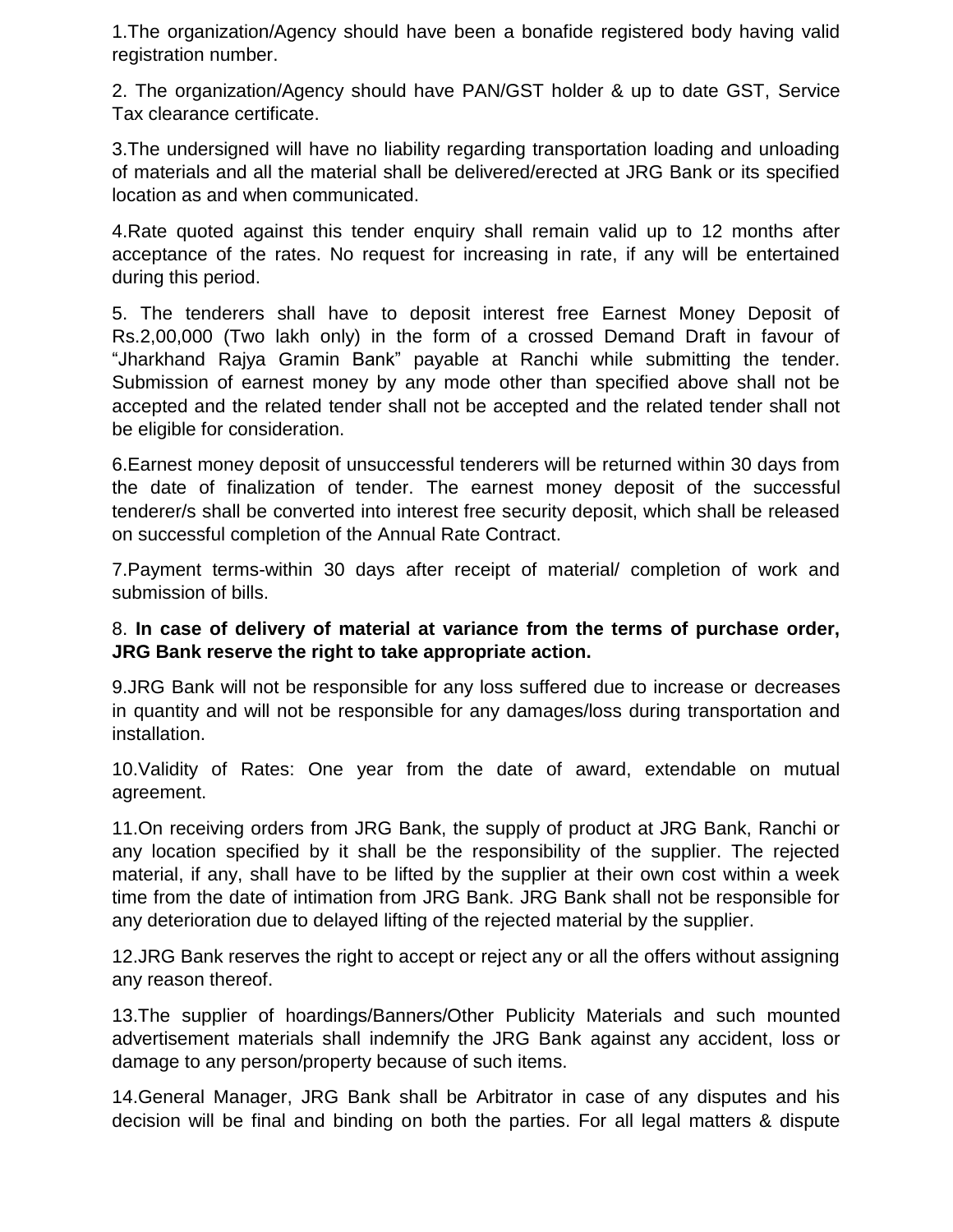Ranchi court shall be our jurisdiction. Any money found recoverable shall be recovered under the public demand Recovery Act without prejudice to any other mode of recovery.

#### **Financial Proposal:**

The financial proposal for printing, Fixing of Flex and Installation of Hoardings / Banners / Other Publicity Materials should be quoted as the final cost inclusive of all applicable taxes.

### **Additional Information:**

Tenderers may add any further information that they consider relevant for the evaluation of their tender that gives a better understanding of their capability.

#### **Right to Accept / Reject Tender**

No tender will be considered unless the tender documents are fully and completely filled in. All information that may be asked from a tenderer must be unequivocally furnished.

JRG Bank reserves to itself the right to accept or reject any tender or reject all tenders without assigning any reason thereof, and without thereby incurring any liability to the affected bidders.

The tenders shall be considered invalid and non-responsive for non-submission of any document stipulated herein.

#### **Commencement of work**

The date of receipt of work order shall be considered to be the date of commencement of work.

#### **Escalation of Prices**

The prices quoted shall be firm and shall remain applicable during the entire period of the contract till completion (including extension of time granted, if any) and no escalation in prices will be permitted due to increase in prices of materials, rise in labour prices or due to any other reasons.

#### **LIQUIDATED DAMAGES(LD)**

1. The tenderer shall take appropriate steps to ensure that the delivery is completed within the stipulated time to avoid imposition of liquidated damages. In the event of any delay in delivery as per contract /order schedule, liquidated damages @ 0.50% per week of the total order value will be recovered from the Bills submitted against the delivery/consignment.

2. If any supplier has any genuine problem beyond his control for arranging the supplies as per our schedule, he will have to get the extension in delivery schedule well in time, failing which schedule given to him in original will be final. Request for extension in delivery schedule after expiry of schedule time and supply will not be entertained.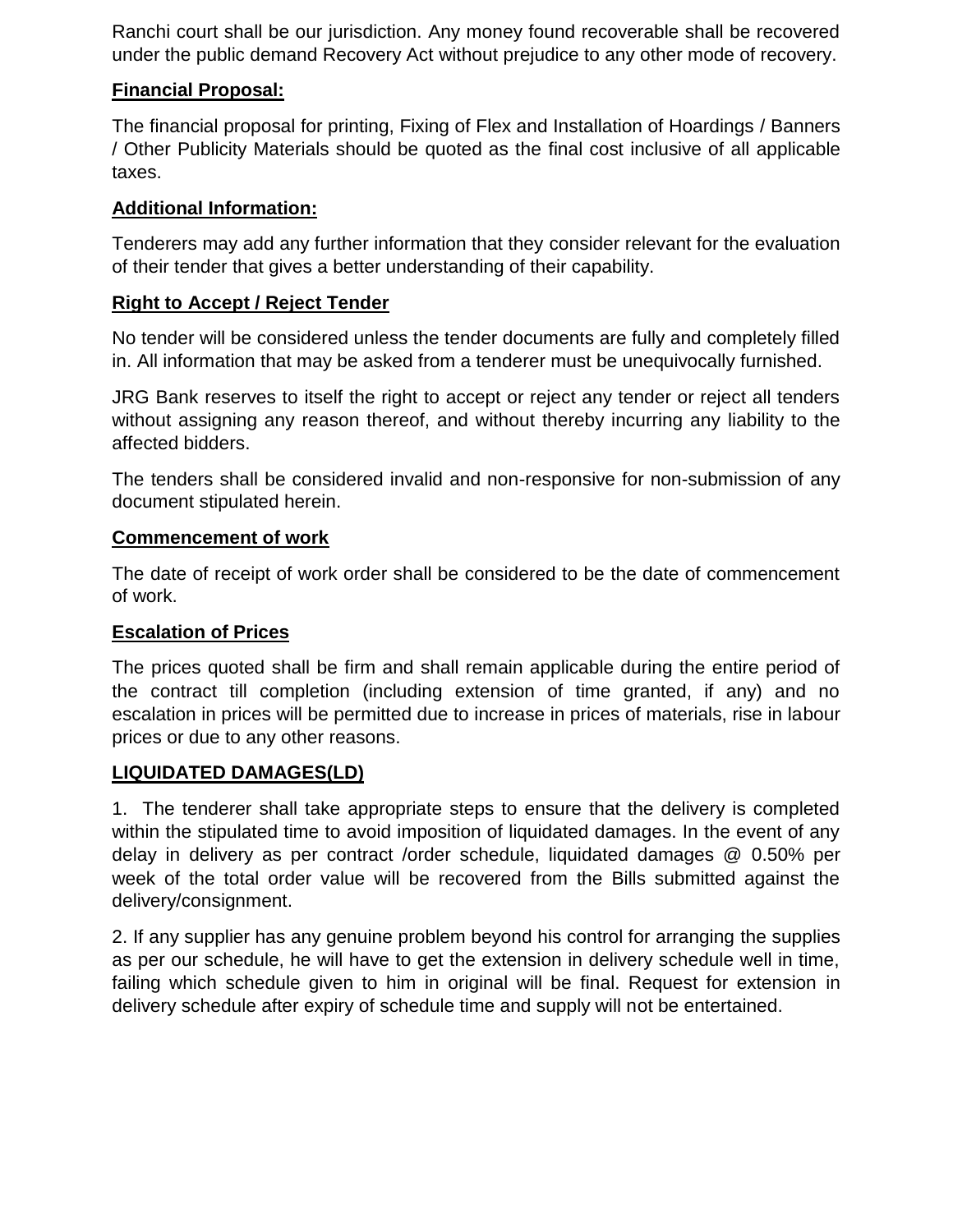# **Section 5**

#### **Terms & Condition**

1. Bidders are strictly advised to go through all the documents in connection with this contract carefully.

2. The work shall be carried out in appropriate stages under the direction and supervision of the Tender Inviting Authority.

3. The Successful Bidder shall not be entitled to any compensation for any loss suffered by him on account of delay in commencing or executing the work whatever the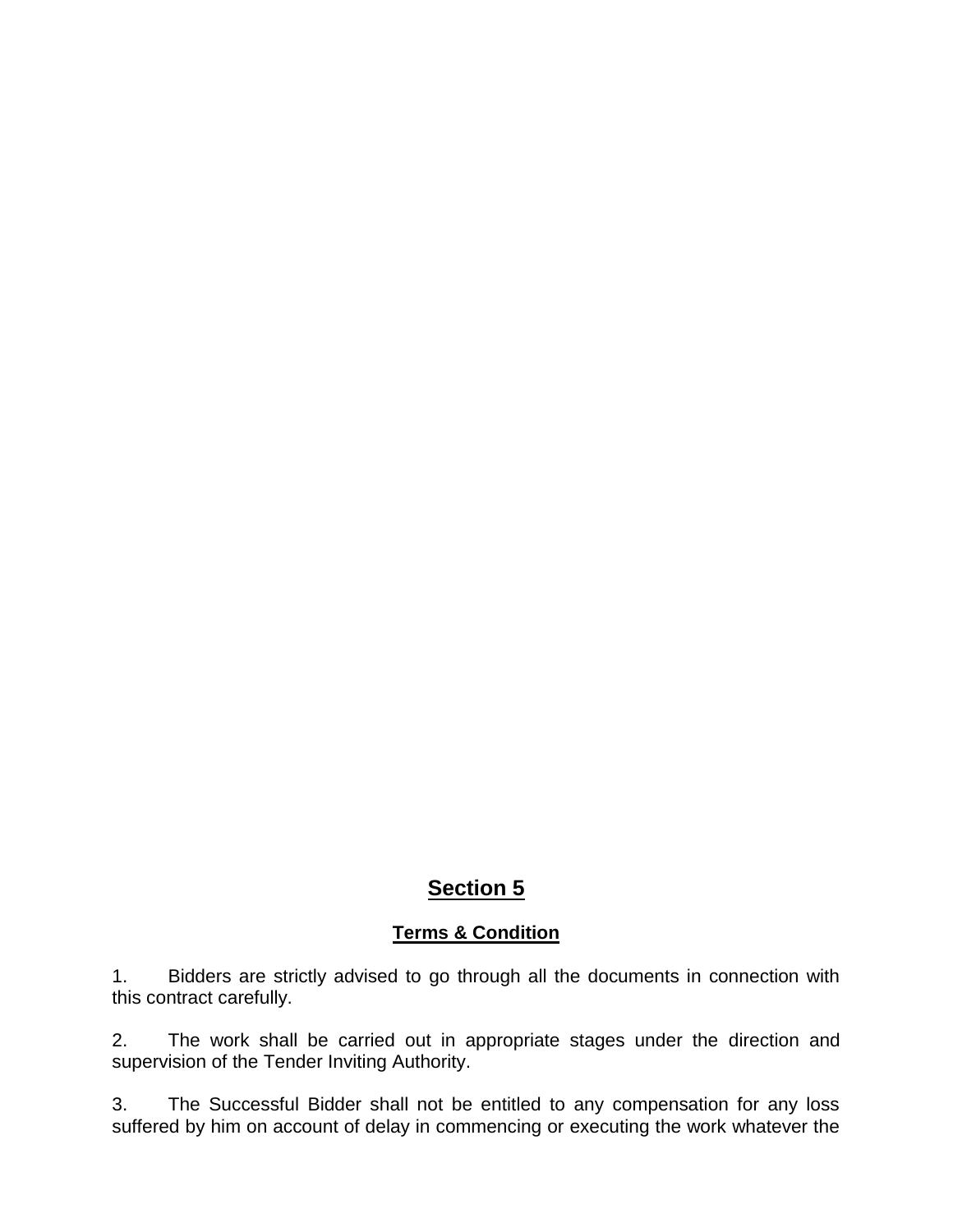cause for such delays may be including delays in procuring Government controlled or other materials.

4. The Tender Inviting Authority decision with regard to the material and the workmanship will be final and binding and any material rejected by the Tender Inviting Authority shall be immediately removed from the Site.

5. Damage to Persons and Property the Successful Bidder shall indemnify and keep indemnified the Tender Inviting Authority against all losses and claims for injuries or damages to any person or property whatsoever which may arise out of or in consequence of the construction and maintenance of works and against all claims, demands, proceeding, damages, costs, charges, expenses, whatsoever in respect thereof in relation thereto.

#### 6. **Compliance with the Law:**

I. The Successful Bidder shall comply with all the bye-laws and regulations of local and other statutory authorities having jurisdiction over the works and shall be responsible for the payment of all fees and other charges and the giving and receiving of all necessary notices, and keep the Tender Inviting Authority informed of the said compliance with the by-laws, payments made, notices issued and received.

II. If any conflict arises between the selected bidder and the Tender Inviting Authority during the period of execution or after completion of work, Hon"ble Courts of Ranchi shall have the jurisdiction and the venue of arbitration shall be Ranchi and will be governed by provisions of the Indian Arbitration & Reconciliation Act.

7. **Payments:** Successful Bidder can claim the payment only after completion of the job against invoice. The selected agency shall be ready to take up work beyond the mentioned scope if felt necessary and asked by the Tender Inviting Authority and the Tender Inviting Authority shall give effect to such payment arising out of the additional work.

8. **Work treated as Completed:** The work shall not be treated as complete until and unless

a. The site is clear from all unused, excess, waste material etc.

b. The Successful Bidder to the satisfaction of the Tender Inviting Authority has rectified any damage caused by the Successful Bidder to the location where the work is executed.

9. **Scope of Contract:** The Successful Bidder shall carry out and complete the said work in every respect in accordance with this contract.

a. The removal/re-execution of any works executed by the Successful Bidder.

b. The amending and making good of any defects after completion.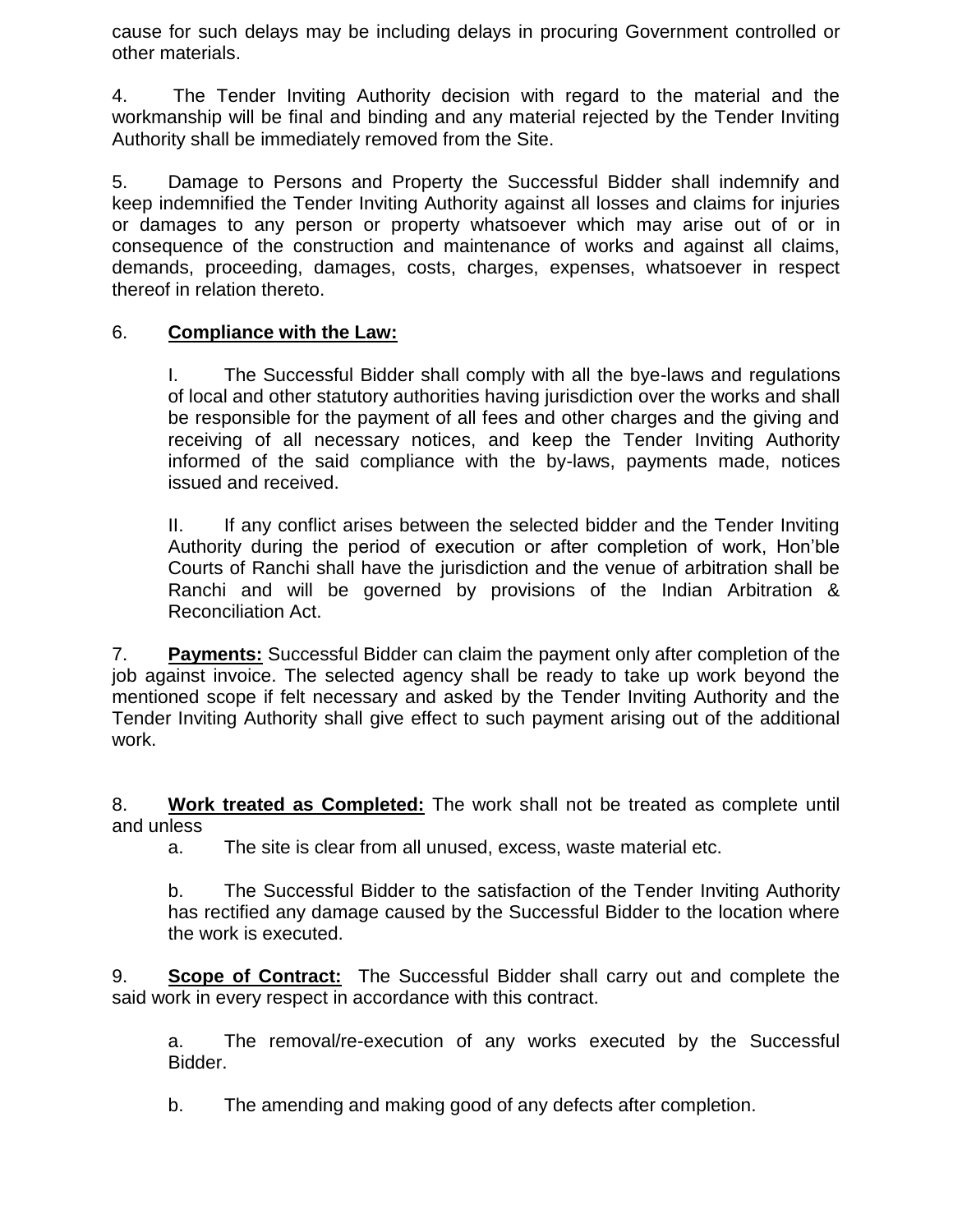10. Prices for Extra Work, Ascertainment of Should it be found after the completion of the works that some extra work has been carried out on due instruction from the Tender Inviting Authority, the price for such extra work will be ascertained on mutually negotiated terms.

#### **Delivery Terms and Conditions:**

1.1 Purchase orders along with the delivery destinations will be placed on the successful Bidder.

1.2 Delivery Period: The delay in delivery period should be informed to the undersigned authority.

1.3 It shall be the responsibility of the supplier for any shortage/damage/breakages at the time of receipt at the designated places.

#### **Cancellation of Agreement**

1.1 The supplier, if breaches any condition or clause of the agreement the Federation is entitled to cancel the agreement and also entitled to demand and recover the loss incurred to it due to such cancellation/termination of the agreement.

1.2 If the Government scheme is closed or partly revised or modified, due to accidental decision of State/Central Government or any amendment and the proceedings of purchase is stopped or revised or modified by the Federation then the agreement will automatically come to an end or partly continues for which supplier is not entitled to demand/receive any type of loss amount or cannot initiate any legal proceedings.

#### **Instruction for Bidders:**

The bidders are instructed to read the complete bid document carefully. The above points may be noted so that mistakes/lapses/shortcomings during Bid submission may be avoided.

The Bids shall be submitted within the times frames set out in the Notice Inviting Tender ("NIT") and Bids submitted thereafter shall not be accepted and considered.

Bidder has to submit all the information as per required Bid document. Failure to furnish all the information as per required Bid documents or submission of a Bid containing deviations from the contractual terms and conditions, specifications and requirements, shall be rejected.

The Bidders are expected to examine all instructions, forms, terms & specifications in the Bid documents and to get fully acquainted themselves with all the conditions and matters which may affect the subject matter of the work/tender or the cost thereof. If any Bidder finds any discrepancies or omissions in the specifications and documents or any doubt in true meaning or interpretation of any part, he shall seek necessary clarifications in writing, if required.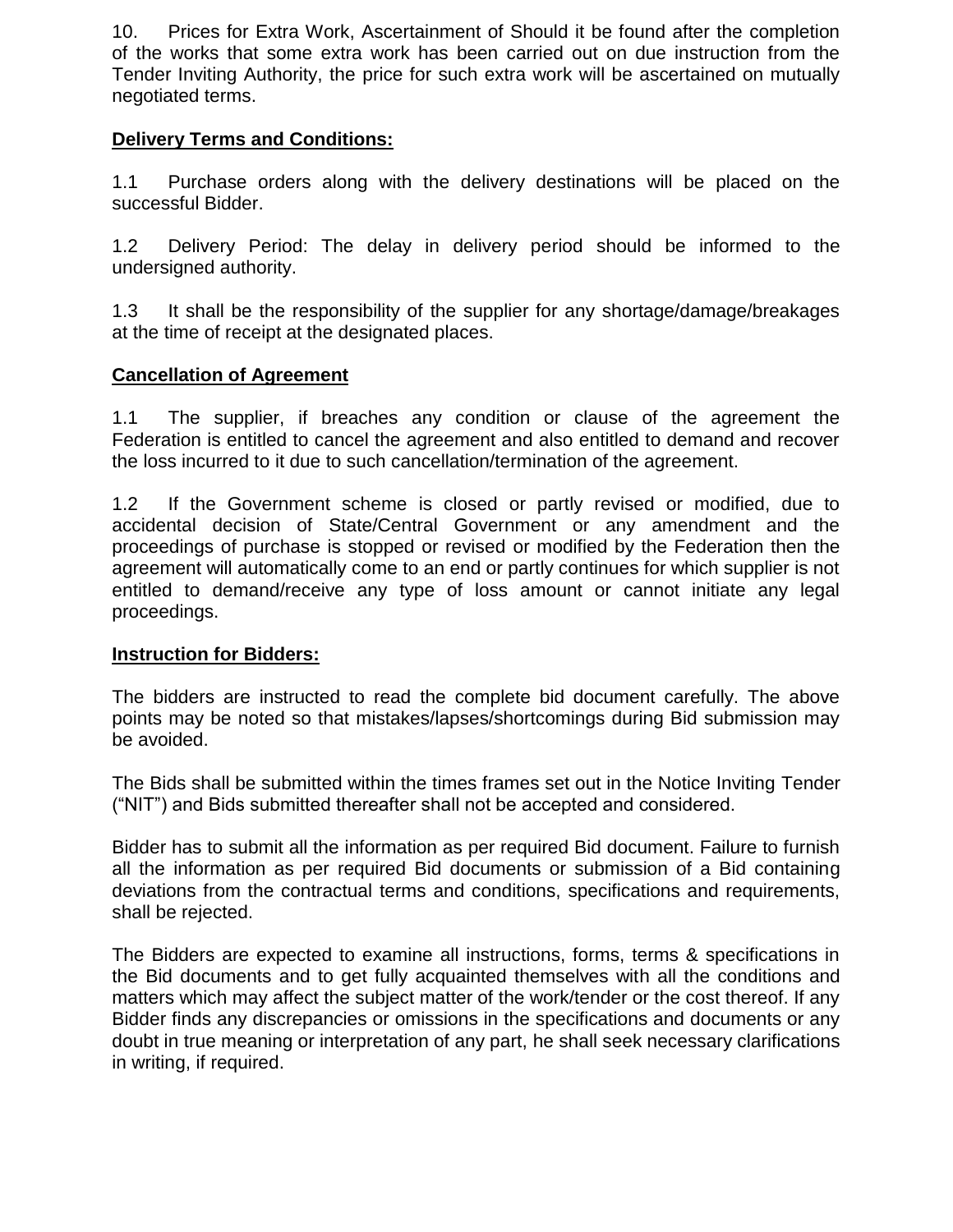# **Tenderer's Profile (to be filled & submitted in Technical envelope) ANNEX-1**

| <b>No</b>       | <b>Details</b>                      |                                                       |  |  |  |  |
|-----------------|-------------------------------------|-------------------------------------------------------|--|--|--|--|
| $\overline{1}$  | Name of Vendor/Tenderer             |                                                       |  |  |  |  |
| $\overline{2}$  | <b>Address of Registered Office</b> |                                                       |  |  |  |  |
|                 |                                     |                                                       |  |  |  |  |
|                 |                                     |                                                       |  |  |  |  |
| $\mathbf{3}$    | <b>Address of Factory/Works</b>     |                                                       |  |  |  |  |
| $\overline{4}$  | Name of Contact Person              |                                                       |  |  |  |  |
| $5\phantom{1}$  | <b>Contact Nos</b>                  |                                                       |  |  |  |  |
| $6\phantom{1}6$ | Type of Firm: Ltd Co/Pvt.           |                                                       |  |  |  |  |
|                 | Ltd./Partnership/Proprietor         |                                                       |  |  |  |  |
| $\overline{7}$  | Nature of Firm: Manufacturer/       |                                                       |  |  |  |  |
|                 | Traders/Autho, Dist./Dealer         |                                                       |  |  |  |  |
| 8               | <b>Year of Establishment</b>        |                                                       |  |  |  |  |
| 9               | Name of Product, you Deal           | Please, Specify in separate sheet (As per             |  |  |  |  |
|                 |                                     | below Format)                                         |  |  |  |  |
|                 |                                     | S.<br>Make/Brand<br><b>Item Description (Shortly)</b> |  |  |  |  |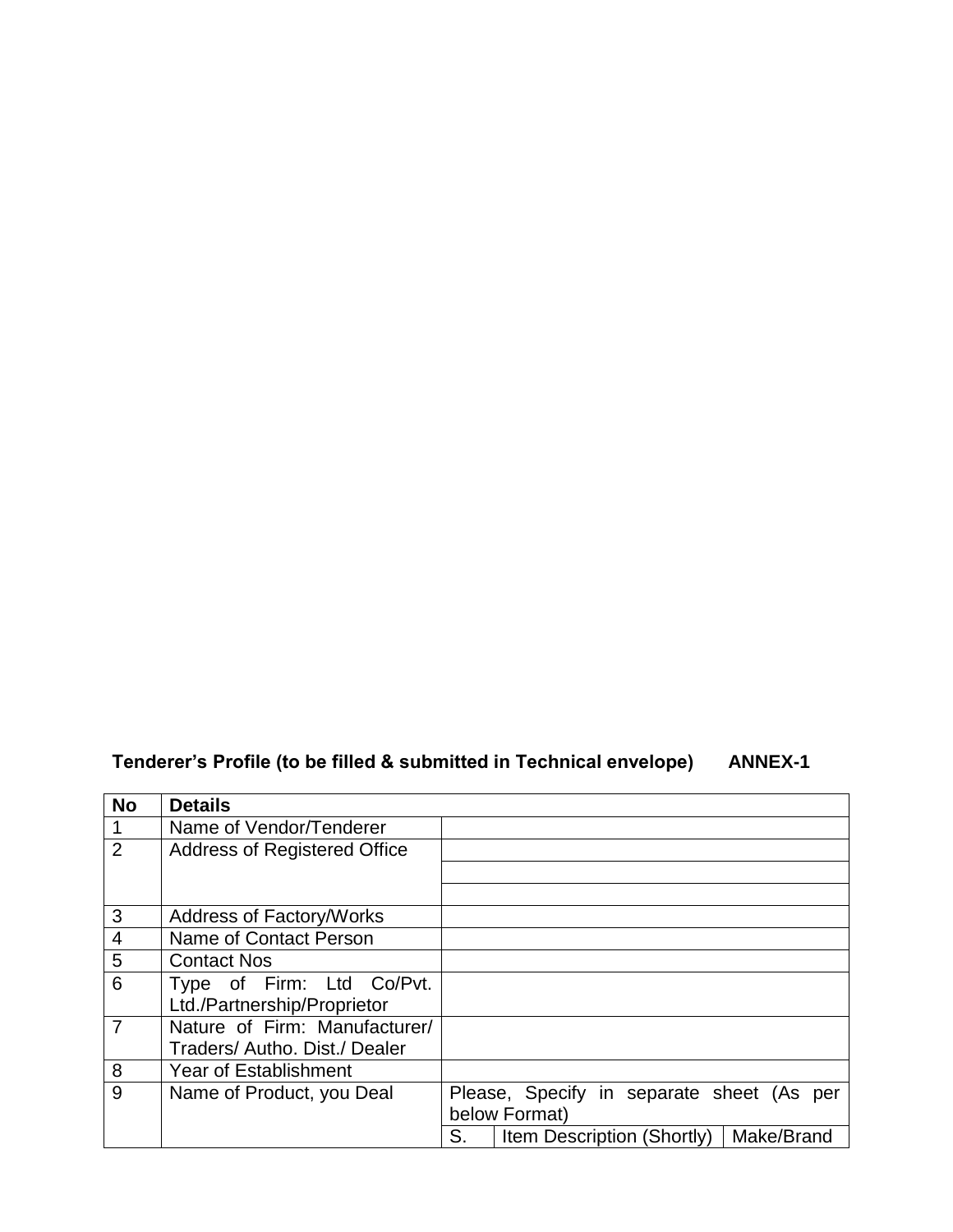|    |                                                                 | No.                                                                                                                                                                      |
|----|-----------------------------------------------------------------|--------------------------------------------------------------------------------------------------------------------------------------------------------------------------|
|    |                                                                 |                                                                                                                                                                          |
| 10 | G.S.T. No & Reg. Date                                           |                                                                                                                                                                          |
| 11 | PAN No & Date                                                   |                                                                                                                                                                          |
| 12 | Turn Over of last 3 years (Rs.)                                 | 2.<br>1.<br>3.                                                                                                                                                           |
| 13 | If you have maintained any<br>quality standard (Pl. Specify)    |                                                                                                                                                                          |
| 14 | Name of Clients (If required, Pl.<br>Specify in separate sheet) |                                                                                                                                                                          |
| 15 | Min. Lead Time<br>Required<br>(Days)                            |                                                                                                                                                                          |
| 16 | <b>Bank Details</b>                                             | Name of Bank:<br><b>Branch Address:</b><br>Account No.:                                                                                                                  |
|    |                                                                 | <b>IFSC Code:</b>                                                                                                                                                        |
| 17 | Documents to Be Attached                                        | 1. Copy of Registration + PAN Copy + GST<br>Regn.<br>2. ISO Certificates<br>3. Autho Dealership<br>4. Fin. Statements<br>5. Product Brochures<br>6. Copy of PO's (Min.5) |
|    | Recommendation:                                                 |                                                                                                                                                                          |
|    |                                                                 | Seal & Sign of Vendor                                                                                                                                                    |

| <b>Financial Bid</b> |                    | (Annexure – II) |            |      |                    |            |                                          |
|----------------------|--------------------|-----------------|------------|------|--------------------|------------|------------------------------------------|
| <b>Items</b>         | <b>Description</b> | <b>UOM</b>      | <b>HSN</b> | Unit | <b>GST</b><br>$\%$ | <b>GST</b> | $\tau$ <sub>otal</sub><br>Unit<br>Amount |
|                      |                    |                 | Code       | Rate |                    | Amount     | (Rs.)                                    |
| <b>Signage</b>       |                    |                 |            |      |                    |            |                                          |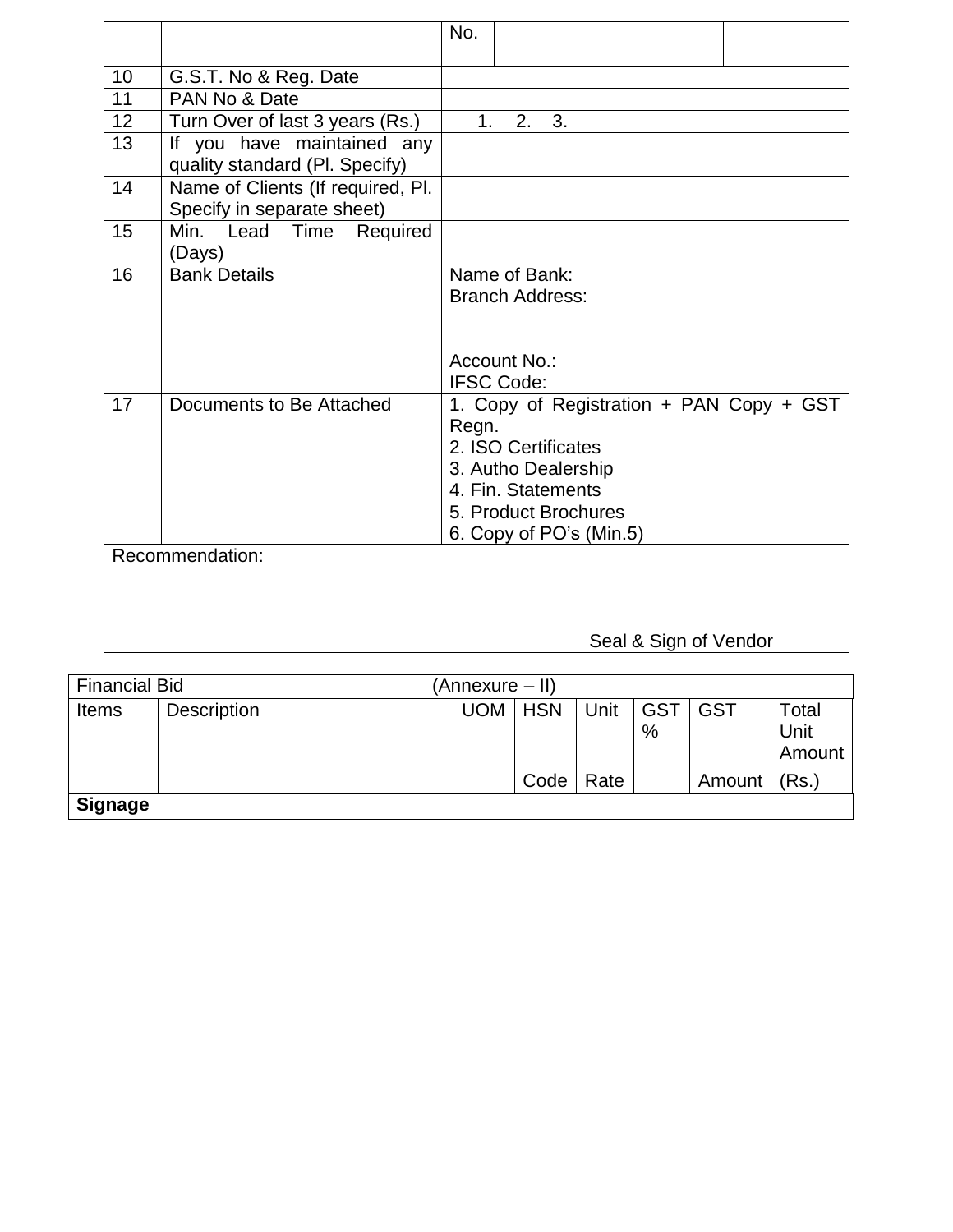| 3D<br>Signage                                     | <b>Lit</b> $\mid$ A) Alstone / Aludecor (3mm thick<br>ACP with 0.25mm Coil thickness<br>top to boom with paint warranty<br>of 10 year) with 2"x 1" Aluminum<br>Square Pipe Framing B) 3D leer<br>JRG Bank (leer to cutas per<br>dimension using 040 white and<br>orange 3mm thickness as per<br>design referred leer height to be<br>maintained at 2-2" Jharkhand ka<br>apna bank can be pasted with<br>acrylic laser cung and others leer<br>are pasted with Cut vinyl. C) LED<br>Module and power supply which<br>we are using is Sumsung GOQ<br>/Hi sign with 5years warranty and<br>Short-Circuit Shutdown feature<br>with Automac Restart |             |  |  |  |
|---------------------------------------------------|------------------------------------------------------------------------------------------------------------------------------------------------------------------------------------------------------------------------------------------------------------------------------------------------------------------------------------------------------------------------------------------------------------------------------------------------------------------------------------------------------------------------------------------------------------------------------------------------------------------------------------------------|-------------|--|--|--|
| 2D<br>Lit<br>Signage                              | A) Router CNC cung 3mm thick<br>ACP with 0.25mm Coil thickness<br>top to boom with paint warranty<br>of 10 year) with 2"x 1" Aluminum<br>Square Pipe Framing B) 2D leer<br>JRG Bank (leer to be laser cut<br>per dimension using 040 white<br>and orange 3mm thickness as<br>per design referred leer with no<br>raised. Jharkhand ka apna bank<br>can be pasted with acrylic laser<br>cung and others leer are pasted<br>with Cut vinyl. C) LED Module<br>and power supply which we are<br>using is Sumsung GOQ /Hi sign<br>with 5years warranty and Short-<br>Circuit Shutdown feature with<br><b>Automac Restart</b>                        | per<br>Sqft |  |  |  |
| Glow<br>Sign<br><b>Board</b><br>(Flex<br>Backlit) | A) Structure of the Box 25mm x<br>25mm x 1.3mm MS hollow Secon<br>Weight 0.88Kg/m an Rust Coang<br>and Painng on the side panel,<br>back side 26 Gauge GI sheet on<br>top to boom. B) Facia use LG<br>High flex 620 GSM with Green<br>vinyl router cut to be pasted on<br>white LG high Flex Surface. c)<br>light LED tube with 2yr Warranty<br>to fix light per 4 sq. wa: 40<br>(Philips/syska/osram)                                                                                                                                                                                                                                         | per<br>Sqft |  |  |  |